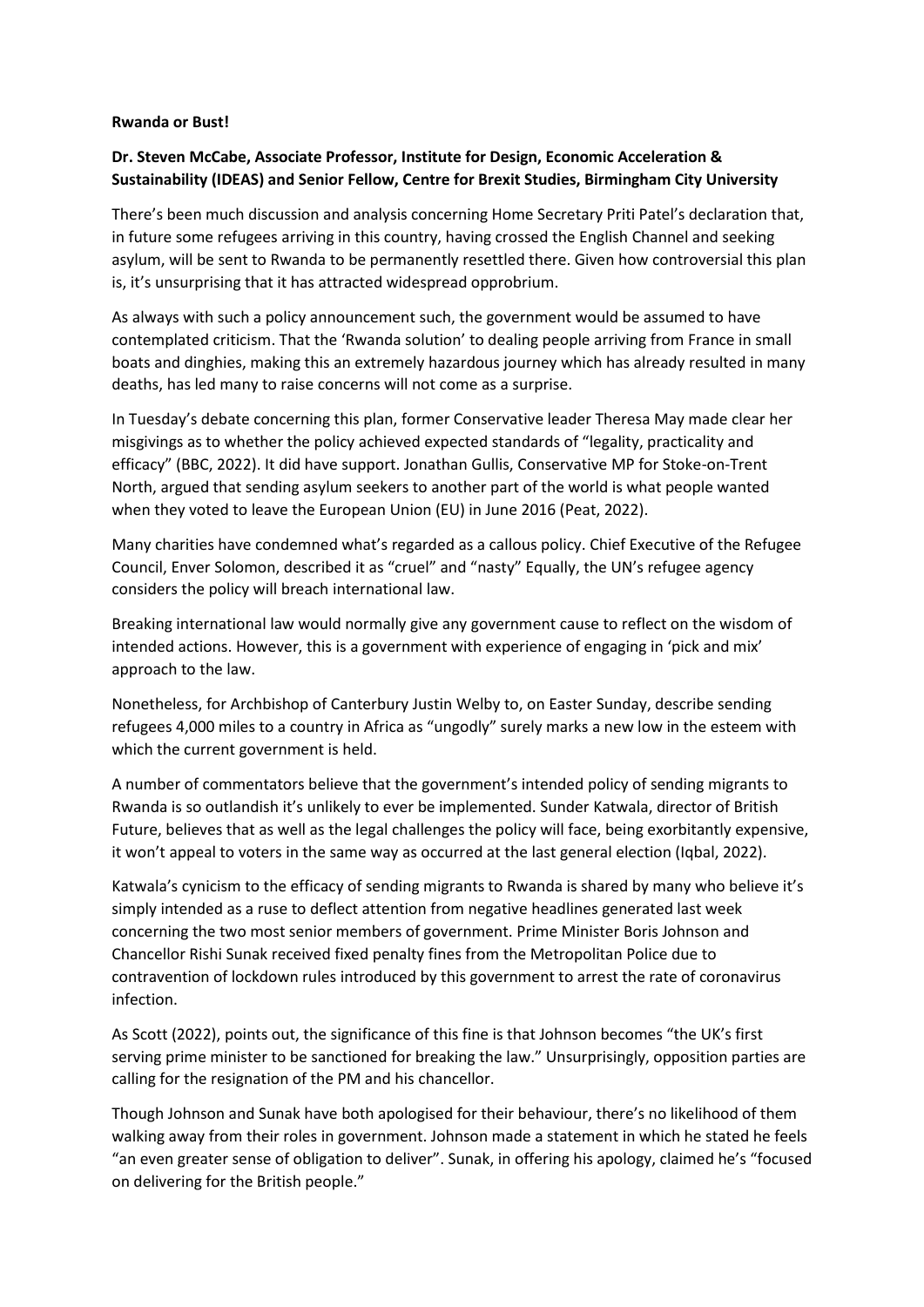The event for which Johnson and Sunak received their fines, a party organised to celebrate the PM's birthday in June 2020, is reputed to be only the first of many others for which further fixed penalty fines will be imposed on the holder of the highest political office (Crerar, 2022). Johnson's supporters have offered support for him and proffer reasons why they believe vilification he's been subject to in receiving the fixed penalty fine is overblown.

Peter Hitchens, in his *Daily Mail* article, 'We ruined Britain but what do people get furious about? A cake in a Tupperware box', is especially excoriating of those who criticise the PM who he thinks has fallen foul of "lawless rules" to deal with the virus which represented "madness". Intriguingly, though he claims he'd happily see Johnson quit if there was anyone better to take over, he pulls no punches as to the current crop of MPs at Westminster; "Our current Parliament is a care home for nonentities, unmatched in our long history for mediocrity, ignorance and dimness. Who would be better?"

Daniel Hannan, who, as well as being an Adviser to the UK Board of Trade is founding president of the Initiative for Free Trade, writing in the *Washington Examiner*, claims that Johnson did nothing wrong (2022). The overwhelming majority of Conservative MPs have avoided offered any public opinion on Johnson, presumably waiting to see if further fines are imposed and wanting to gauge reaction of voters in the forthcoming local elections.

There are some notable dissenting voices among Conservatives.

Nigel Mills, Conservative MP for Amber Valley in Derbyshire, believes the PM's position is untenable. Craig Whittaker, Conservative MP for Calder Valley, in a Facebook Q&A with his constituents, called for Johnson and his chancellor to "do the right thing and resign" (Phipps, 2022). Conservative peer Lord David Wolfson, who, presumably recognising the incongruity of his position as Parliamentary Under-Secretary of State for Justice, decided to quit last week.

There have been other high-profile scalps as a consequence of rumours of partying in No 10 who've lost their jobs (Adu, 2022). Memorably, Johnson's Press Advisor, Allegra Stratton, resigned whilst making a tearful statement outside her home last December following footage leaked showing her laughing about a Downing Street party and being asked a hypothetical question as to how it could be explained.

Even though other 'staffers' including, Dan Rosenfield, Martin Reynolds, Jack Doyle and Kate Josephs, who assisted in writing the rules concerning lockdown, have all departed, MPs and, more especially, ministers, have preferred to keep their counsel undoubtedly knowing that disloyalty is regarded as a heinous sin by Johnson.

Instead, we've been treated to a succession of ministers and aides to the PM attempting to defend his actions by playing down its significance as a misdemeanour (Abdul, 2022). As well as the most implausible excuse of Johnson being "ambushed with cake" (MP Conor Burns), there's been the argument that a fixed penalty fine is no worse than receiving a speeding or a parking ticket. This line was used by Northern Ireland Secretary Brandon Lewis in media interviews on Tuesday morning for which he was castigated (Abdul and Allegretti, 2022).

Culture Secretary Nadine Dorries, who appears to revel in her role as prominent cheerleader for the PM, tweeted fulsome support for him. As well as claiming, incorrectly, the UK was the first to offer a vaccine to the virus, she cited the leadership role played by him as ally to Ukraine's President Zelensky in being the "first to offer lethal aid to Ukraine" (Mellor, 2022).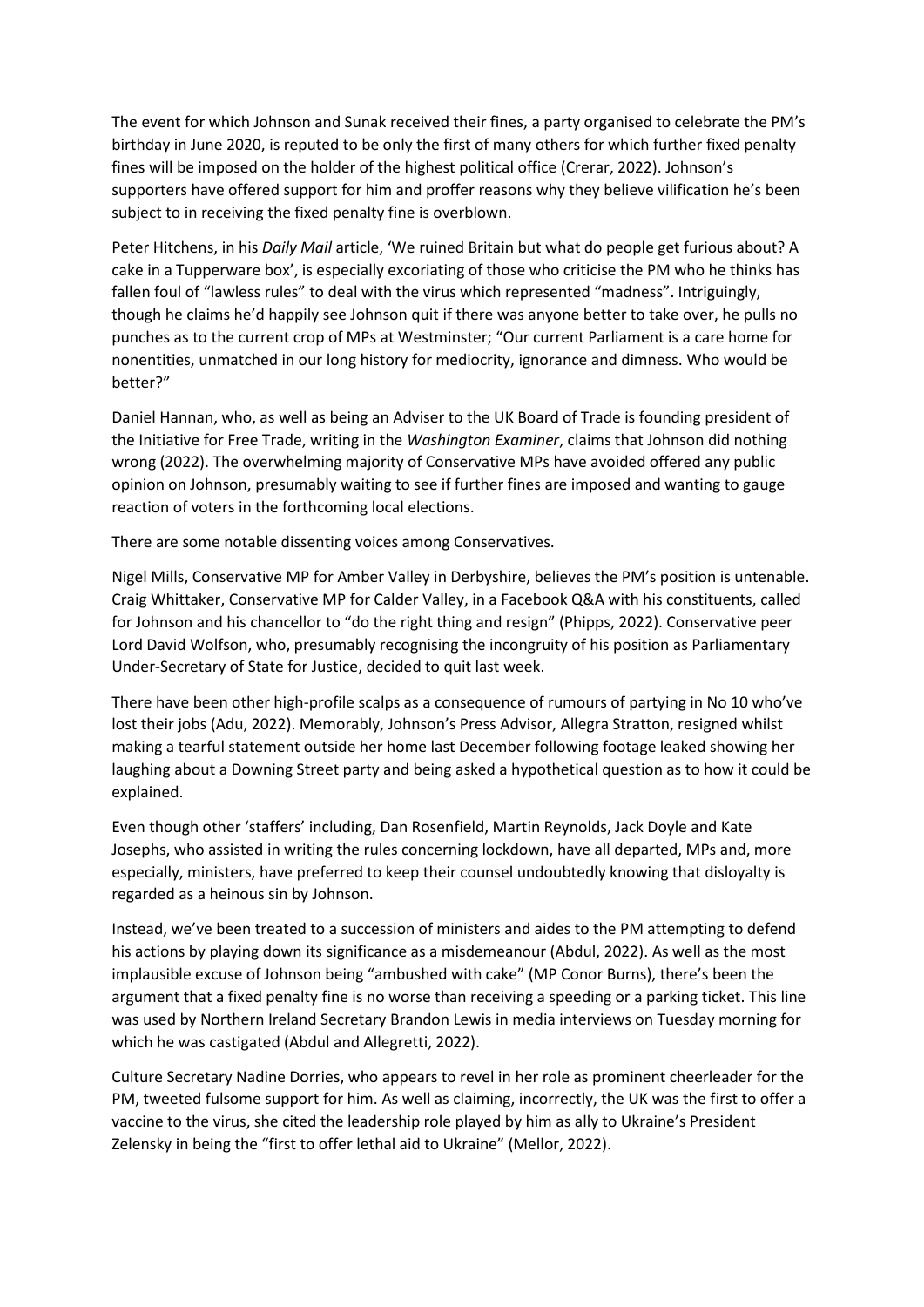A number of those who responded to Dorries took issue with her interpretation of events and facts. Many contend her actions are motivated by someone intimately engaged in the current government's ongoing efforts to obfuscate facts considered inconvenient. Worse, Dorries is seen by many as typical of ministers' willingness in presenting versions of truth that deliberately contradict what's known about events and are explicitly intended to suit whichever narrative is believed will convince potential voters this is an administration in control of events and dedicated to improving their prospects.

In the midst of a rapidly developing cost-of-living crisis in which there's intense concern about the ability of many families to pay bills, it's debatable how well the potential 'Rwanda solution' will play among voters. On Tuesday, a number of executives from energy firms, giving evidence to Parliament's Business, Energy and Industrial Strategy Committee, warned of the impending crisis that will occur due to increasing prices for gas and electricity (Pickard, 2022).

Michael Lewis, Chief Executive of EON UK, claimed that between 30% and 40% of people in Britain could experience 'fuel poverty' from October when industry regulator, Ofgem (Office of Gas and Electricity Markets), is expected to once again raise the price cap for energy (Clinton and Jolly, 2022). Because conflict in Ukraine is likely to continue over the summer, another large hike in the price cap is all but certain.

Lewis told the committee that what Sunak had implemented to assist families already was "not nearly enough" and believes the impending crisis so great as to require "unprecedented action" by government. Keith Anderson, Chief Executive of ScottishPower echoed Lewis' sentiments by claiming that next winter could be "horrific, truly horrific."

Anderson suggested that a deficit fund, based on government intervention to reduce energy bills by £1,000 for those considered vulnerable or in fuel poverty is required. This money could be repaid over ten years.

Given the portents, it's hardly a surprise that a range of economic experts are predicting the risk of Britain experiencing recession this summer has heightened (Partington, 2022).

If things didn't look dreadful enough already, according to the International Monetary Fund (IMF\_ the UK faces worst inflation shock of the G7 nations over the next two years (Rees, 2022). The IMF believe the UK's economy will be 1% smaller this year and in 2023 than it forecast in January (Khan, 2022).

That there's an issue with migrants crossing the English Channel is beyond doubt. It's believed that so far this year, in excess of 5,000 have arrived, three times as many as by this time last year (Drummond, 2022). According to official figures, 28,526 crossed the Channel in small boats last year. It's expected that if the current rate of arrivals continues, the total for 2022 could be over 60,000.

Though many defending the government's policy of sending people crossing the Channel claim it's borne of a desire to undermine the profitability of those engaging in people-smuggling, there's a good shout that the policy represents the worst of so called 'dog whistle' politics. This is based on creating messages intended to appeal to particular groups of voters (Merriam-Webster, 2022).

Using immigration and the economic concerns of 'left behind' voters worked in favour of leave in the vote on continued EU membership in June 2016 and ensured Johnson won an 80-seat majority in December 2019. Many consider that sending some of the migrants who arrive in this country in small boats from France, mainly young single men, to Rwanda, may appeal to those who supported leave and voted for the Conservatives in getting 'Brexit done'.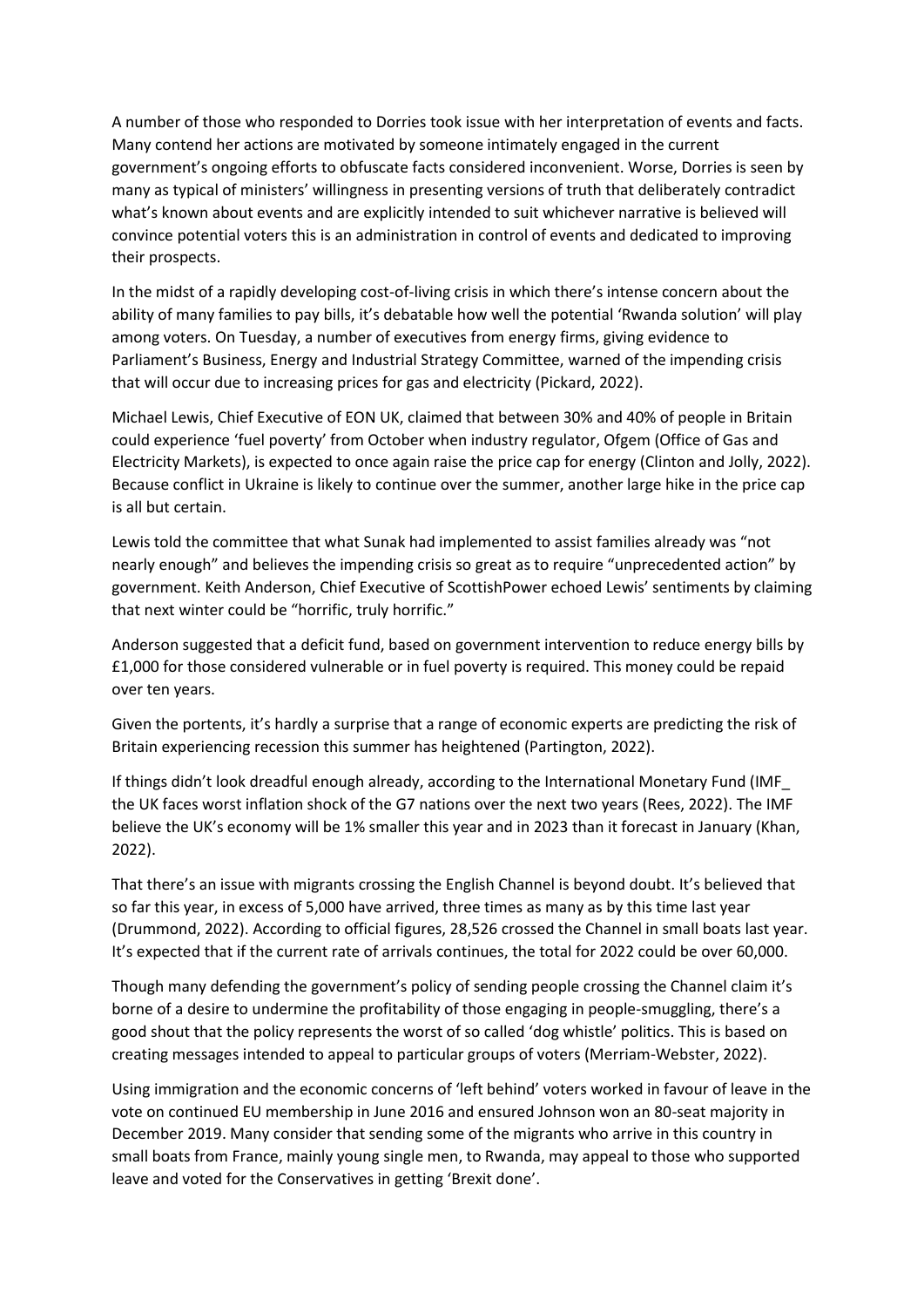However, there's increasing evidence that voters are weary of the government's willingness to employ high-profile policies intended to produce 'heat' explicitly meant to appeal to those who've been seduced to believe immigration is the reason for their lack of economic prosperity and ability to progress. As such, particularly during a cost-of-living crisis when times are going to get much, much worse, such deflection tactics may become much less effective.

Instead, the argument that solving the issue of refugees by a ludicrous policy of spending, it's reported, £120 million, to pay Rwanda to process them, which was attempted by Israel but spectacularly failed (Lawless, 2022; Mack, 2022), in order to save money will seem grossly insulting to those experiencing genuine fear about their ability to pay for essentials such as food, clothes and energy.

Boris Johnson's government are increasingly likely to find the major issues confronting them are 'bread and butter' ones, such as increased cost of basic items and services and a better future for them and their children. This was promised by leaving the EU which would increase exports and, significantly, reduce the number of EU citizens working in this country.

As Peat (2022a) reports, a poll of 2,000 people conducted by JL Partners, in which they were asked what they think of Johnson to produce a 'word cloud', provided some interesting results. 72% of respondents' words were negative with only 16% positive. Words such as liar, Idiot, untrustworthy, resign, buffoon and dishonest were popular among respondents, as were bumbling, corrupt, lying, mistakes, embarrassment, awful and clown.

Notably, Lord Hennessy who's acknowledged as an expert on the history of Parliament, believes Boris Johnson's behaviour, which has led him to being fined for attending a party, as well as misleading Parliament has "shredded the ministerial code," (Wells, 2022). Lord Hennessey stresses that this has resulted in what he considers to be the "most severe constitutional crisis involving a prime minister."

Come the next general election, voters will wish to vote to achieve lend a government truly dedicated to the task of working to improve people's lives rather than engaging in the sort of behaviour exhibited by the present holder of the office of PM.

As demonstrated on far too many occasions, all that seems to matter to Boris Johnson, as well as the ministers who obsequiously serve him, is self-aggrandisement and clinging to office by proclaiming polices with little or no connection to reality.

Citizens of this country deserve better and can't come a moment too soon.

## **References**

Abdul, G. (2022), ''He was ambushed with cake' and other stories: Tories get creative to defend PM', Guardian, 19th April, [https://www.theguardian.com/politics/2022/apr/19/he-was-ambushed-with](https://www.theguardian.com/politics/2022/apr/19/he-was-ambushed-with-cake-and-other-stories-tories-get-creative-to-defend-pm)[cake-and-other-stories-tories-get-creative-to-defend-pm,](https://www.theguardian.com/politics/2022/apr/19/he-was-ambushed-with-cake-and-other-stories-tories-get-creative-to-defend-pm) accessed 19th April

Abdul, G. and Allegretti, A. (2022), 'Partygate penalties 'like parking fines', says cabinet minister', *Guardian*, 19th April, [https://www.theguardian.com/politics/2022/apr/19/partygate](https://www.theguardian.com/politics/2022/apr/19/partygate-penalties-like-parking-fines-says-cabinet-minister)[penalties-like-parking-fines-says-cabinet-minister,](https://www.theguardian.com/politics/2022/apr/19/partygate-penalties-like-parking-fines-says-cabinet-minister) accessed 19th April

Adu, A. (2022), 'All the people who lost their jobs over Downing Street lockdown-busting parties', Mirror, 12<sup>th</sup> April, [https://www.mirror.co.uk/news/politics/people-who-lost-jobs-over-](https://www.mirror.co.uk/news/politics/people-who-lost-jobs-over-26696373)[26696373,](https://www.mirror.co.uk/news/politics/people-who-lost-jobs-over-26696373) accessed 19th April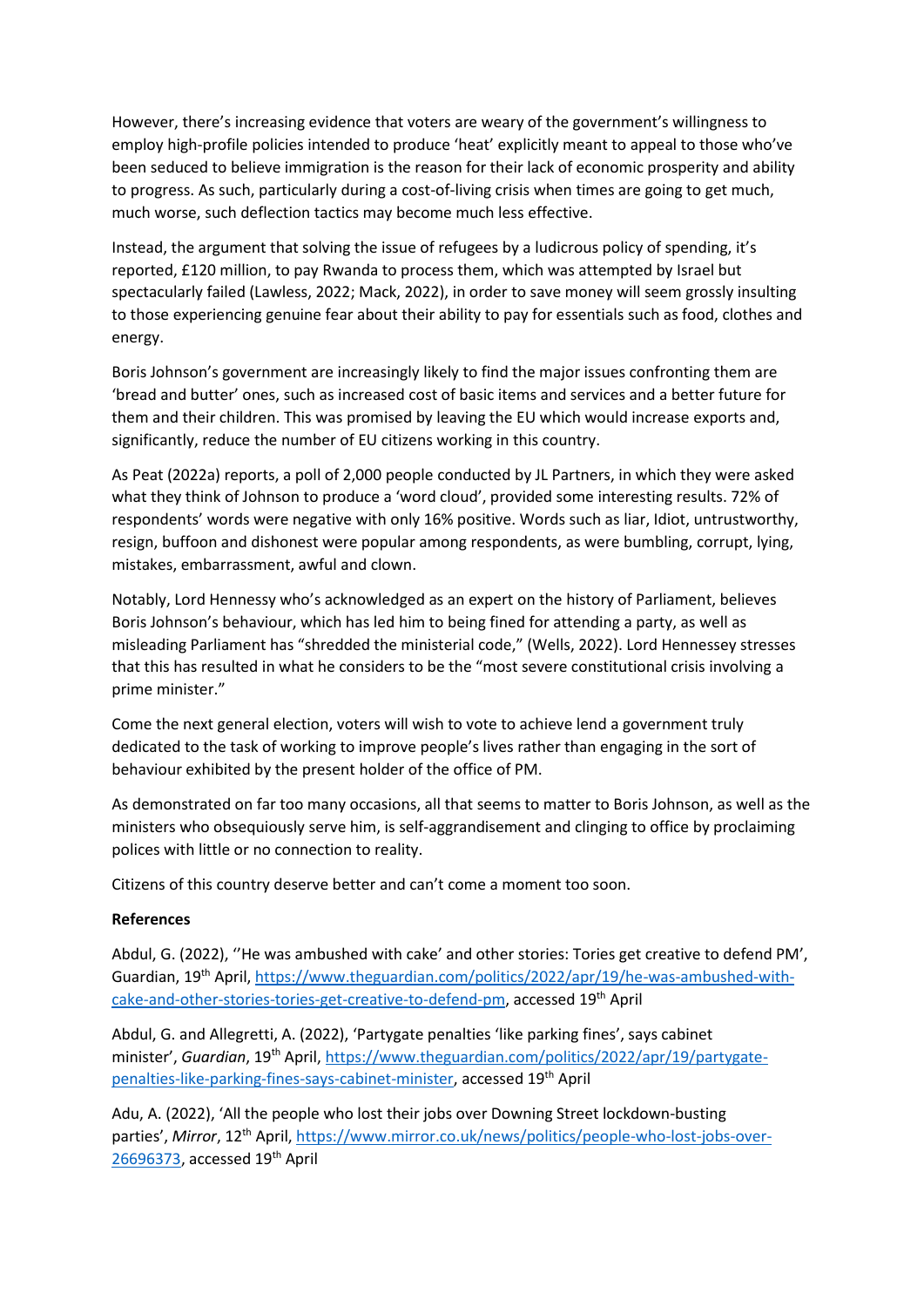BBC (2022), 'Rwanda asylum seeker policy: Ex-PM Theresa May criticises government plan', *BBC UK News*, 19th April, [https://www.bbc.co.uk/news/uk-61153677,](https://www.bbc.co.uk/news/uk-61153677) accessed 20 April

Clinton, J. and Jolly, J. (2022), 'Energy chiefs fear 40% of Britons could fall into fuel poverty in 'truly horrific winter", Guardian, 19<sup>th</sup> April, [https://www.theguardian.com/business/2022/apr/19/energy](https://www.theguardian.com/business/2022/apr/19/energy-chiefs-fear-40-of-britons-could-fall-into-fuel-poverty-in-truly-horrific-winter)[chiefs-fear-40-of-britons-could-fall-into-fuel-poverty-in-truly-horrific-winter,](https://www.theguardian.com/business/2022/apr/19/energy-chiefs-fear-40-of-britons-could-fall-into-fuel-poverty-in-truly-horrific-winter) accessed 19<sup>th</sup> April

Crerar, P. (2022), 'Boris Johnson faces THREE more Covid fines as PM is warned 'worst is to come", Mirror, 13<sup>th</sup> April, [https://www.mirror.co.uk/news/politics/boris-johnson-faces-three-more-](https://www.mirror.co.uk/news/politics/boris-johnson-faces-three-more-26708169)[26708169,](https://www.mirror.co.uk/news/politics/boris-johnson-faces-three-more-26708169) accessed 19th April

Drummond, M. (2022), 'Migrant crossings: More than 5,000 people make journey across Channel in small boats so far this year', *Sky News*, 14<sup>th</sup> April, [https://news.sky.com/story/migrant-crossings](https://news.sky.com/story/migrant-crossings-more-than-5-000-people-make-journey-across-english-channel-in-small-boats-so-far-this-year-12585355)[more-than-5-000-people-make-journey-across-english-channel-in-small-boats-so-far-this-year-](https://news.sky.com/story/migrant-crossings-more-than-5-000-people-make-journey-across-english-channel-in-small-boats-so-far-this-year-12585355)[12585355,](https://news.sky.com/story/migrant-crossings-more-than-5-000-people-make-journey-across-english-channel-in-small-boats-so-far-this-year-12585355) accessed 19th April

Hitchens, P. (2022), 'We ruined Britain but what do people get furious about? A cake in a Tupperware box', *Daily Mail*, 16th April, [https://www.dailymail.co.uk/debate/article-](https://www.dailymail.co.uk/debate/article-10724697/PETER-HITCHENS-ruined-Britain-people-furious-cake-Tupperware-box.html)[10724697/PETER-HITCHENS-ruined-Britain-people-furious-cake-Tupperware-box.html,](https://www.dailymail.co.uk/debate/article-10724697/PETER-HITCHENS-ruined-Britain-people-furious-cake-Tupperware-box.html) accessed 19th April

Iqbal, N. (2022), 'Will the UK really send refugees to Rwanda?', *Guardian*, 19th April, [https://www.theguardian.com/news/audio/2022/apr/19/will-the-uk-really-send](https://www.theguardian.com/news/audio/2022/apr/19/will-the-uk-really-send-refugees-to-rwanda)[refugees-to-rwanda,](https://www.theguardian.com/news/audio/2022/apr/19/will-the-uk-really-send-refugees-to-rwanda) accessed 19th April

Khan, M. (2022), 'IMF slashes global growth forecast as it warns of inflation danger', *Times*, 19th April, [https://www.thetimes.co.uk/article/imf-slashes-global-growth-forecast-as-it-warns-of](https://www.thetimes.co.uk/article/imf-slashes-global-growth-forecast-as-it-warns-of-inflation-danger-0dh67fjpp)[inflation-danger-0dh67fjpp,](https://www.thetimes.co.uk/article/imf-slashes-global-growth-forecast-as-it-warns-of-inflation-danger-0dh67fjpp) accessed 20<sup>th</sup> April

Lawless, J. (2022), 'Israel precedent prompts outrage as UK plans to send refugees to Rwanda', *Times of Israel*, 15th April, [https://www.timesofisrael.com/israel-precedent-prompts-outrage-as-uk-plans](https://www.timesofisrael.com/israel-precedent-prompts-outrage-as-uk-plans-to-send-refugees-to-rwanda/)[to-send-refugees-to-rwanda/,](https://www.timesofisrael.com/israel-precedent-prompts-outrage-as-uk-plans-to-send-refugees-to-rwanda/) accessed 19<sup>th</sup> April

Mack, E. (2022), 'Like the UK, Israel tried sending refugees to Rwanda – it didn't work', *Independent*, 19th April, [https://www.independent.co.uk/voices/refugees-migrants-israel-britain-rwanda](https://www.independent.co.uk/voices/refugees-migrants-israel-britain-rwanda-b2060595.html)[b2060595.html,](https://www.independent.co.uk/voices/refugees-migrants-israel-britain-rwanda-b2060595.html) accessed 19<sup>th</sup> April

Mellor, J. (2022), 'Nadine Dorries is rinsed over her pathetic excuse for PM's partygate fine', *London Economic*, 19th April, [https://www.thelondoneconomic.com/news/nadine-dorries-is-rinsed-over-her](https://www.thelondoneconomic.com/news/nadine-dorries-is-rinsed-over-her-pathetic-excuse-for-pms-partygate-fine-319847/)[pathetic-excuse-for-pms-partygate-fine-319847/,](https://www.thelondoneconomic.com/news/nadine-dorries-is-rinsed-over-her-pathetic-excuse-for-pms-partygate-fine-319847/) accessed 19<sup>th</sup> April

Merriam-Webster (2022), 'What's the Political Meaning of 'Dog Whistle'?', *Merriam-Webster Website*, [https://www.merriam-webster.com/words-at-play/dog-whistle-political-meaning,](https://www.merriam-webster.com/words-at-play/dog-whistle-political-meaning) accessed 19th April

Partington, R. (2022), 'Britain could fall into recession this summer, say experts', *Guardian*, 18th April, [https://www.theguardian.com/business/2022/apr/18/britain-could-fall-into-recession](https://www.theguardian.com/business/2022/apr/18/britain-could-fall-into-recession-this-summer-say-experts)[this-summer-say-experts,](https://www.theguardian.com/business/2022/apr/18/britain-could-fall-into-recession-this-summer-say-experts) accessed 19<sup>th</sup> April

Peat, J. (2022), 'Tory MP says deporting asylum seekers to Rwanda is what people wanted when they voted Brexit', London Economic, 20<sup>th</sup> April, [https://www.thelondoneconomic.com/politics/tory-mp](https://www.thelondoneconomic.com/politics/tory-mp-says-deporting-asylum-seekers-to-rwanda-is-what-people-wanted-when-they-voted-brexit-319963/?utm_medium=onesignal&utm_source=onesignalwp&utm_campaign=sitepush)[says-deporting-asylum-seekers-to-rwanda-is-what-people-wanted-when-they-voted-brexit-](https://www.thelondoneconomic.com/politics/tory-mp-says-deporting-asylum-seekers-to-rwanda-is-what-people-wanted-when-they-voted-brexit-319963/?utm_medium=onesignal&utm_source=onesignalwp&utm_campaign=sitepush)